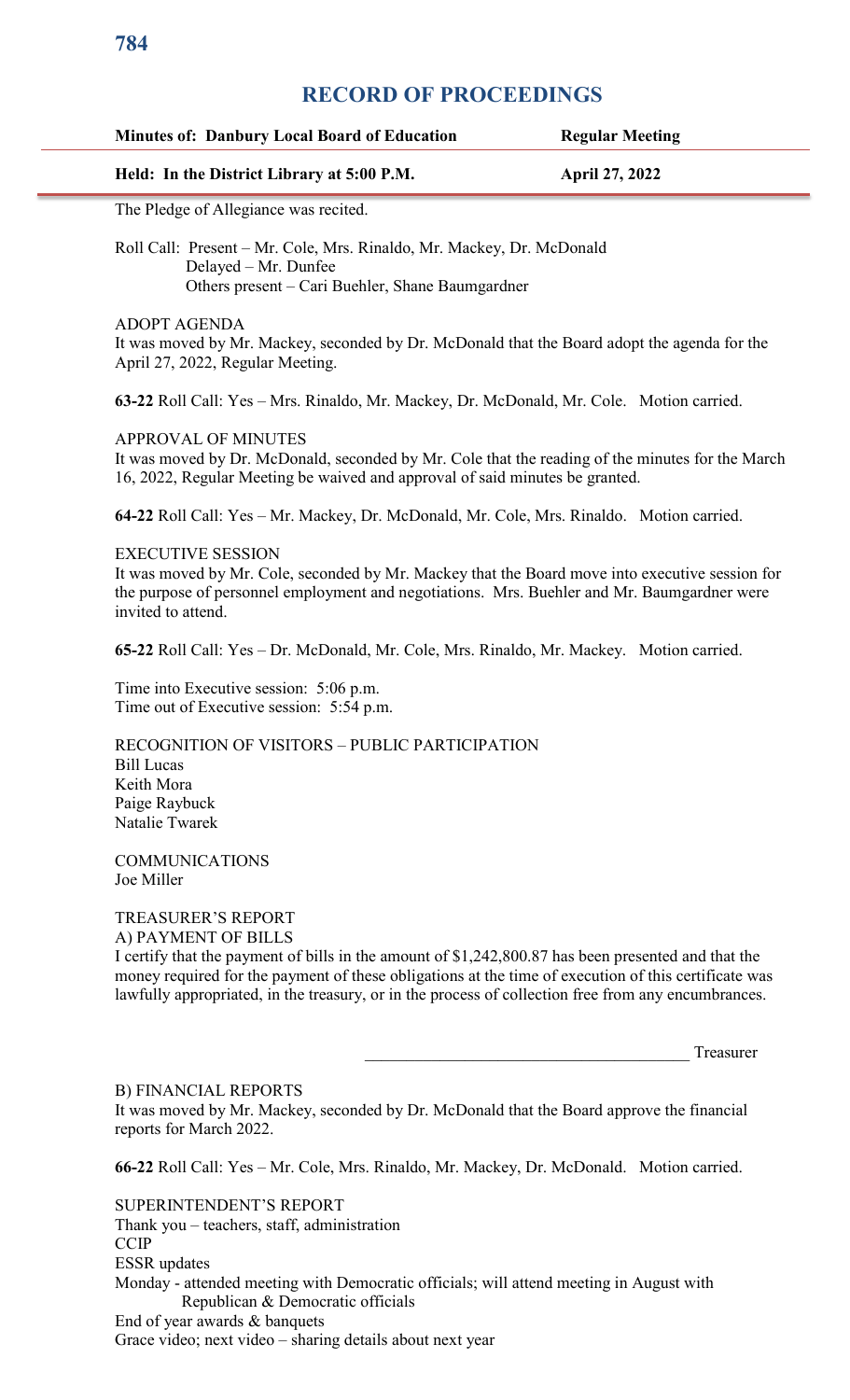#### **Minutes of: Danbury Local Board of Education Regular Meeting**

#### **Held: In the District Library at 5:00 P.M. April 27, 2022**

## OLD BUSINESS

DONATIONS

It was moved by Dr. McDonald, seconded by Mr. Cole that the Board approve the following donations as listed:

 \$350 to Kyra's Miracle Scholarship \$500 from Vickers family to Joyce Vickers Scholarship \$100 from Tom & Cheryl Vickers to Tom & Cheryl Vickers Scholarship \$500 from PTCO to Class of 2022 \$500 from PTCO to Class of 2023 \$500 from PTCO to Class of 2024 \$500 from PTCO to Class of 2025 \$500 from PTCO to Class of 2026 \$500 from PTCO to Class of 2027 \$10,000 from PTCO to Athletics \$6,499 from PTCO to Athletics \$600 from PTCO to HS Academic Challenge Earth Day bags for each 2nd grader from Sandusky Packaging Corporation to celebrate and educate our students

**67-22** Roll Call: Yes – Mrs. Rinaldo, Mr. Mackey, Dr. McDonald, Mr. Cole. Motion carried.

### SUPPLEMENTAL CONTRACTS

It was moved by Mr. Cole, seconded by Mr. Mackey that the Board approve the following supplemental contract for the 2021-2022 school year. Employment is contingent on Pupil Activity Validation, BCI/FBI background checks, and on all other district requirements. Dan Nitecki - Extra Curricular Supervisor - Spring (½)

**68-22** Roll Call: Yes – Mr. Mackey, Dr. McDonald, Mr. Cole, Mrs. Rinaldo. Motion carried.

It was moved by Mr. Mackey, seconded by Dr. McDonald that the Board approve the following supplemental contract for the 2022-2023 school year. Employment is contingent on Pupil Activity Validation, BCI/FBI background checks, and on all other district requirements. Joseph G. Miller - Head Girls Basketball Coach

**69-22** Roll Call: Yes – Dr. McDonald, Mr. Cole, Mrs. Rinaldo, Mr. Mackey. Motion carried.

### VOLUNTEERS

It was moved by Dr. McDonald, seconded by Mr. Cole that the Board approve the following volunteers:

| <b>Tracy Sanford</b> | Maria Trump | Alyssa Smith     | Nicole Dillon-McKinney |
|----------------------|-------------|------------------|------------------------|
| Jaime Fox            | Dane Fox    | Libby Suchy      | Rebecca Henry          |
| Jill Ammerman        | Dawn Dress  | Cindy Van Cleve  | Kristi Lorenz          |
| Megan Perkins        | Trudi Lucas | Ashley Albertson | Jason Pfeiffer         |
| Carrie Ritz          |             |                  |                        |

**70-22** Roll Call: Yes – Mr. Cole, Mrs. Rinaldo, Mr. Mackey, Dr. McDonald. Motion carried.

### SUBSTITUTE

It was moved by Mr. Cole, seconded by Mr. Mackey that the Board approve the following substitute. Employment is contingent on proper licensure, BCI/FBI background checks, and on all other district requirements:

Alecia Wunder - Secretary

**71-22** Roll Call: Yes – Mrs. Rinaldo, Mr. Mackey, Dr. McDonald, Mr. Cole. Motion carried.

### COMMITTEE REPORTS

- **A.** Audit and Finance
- **B.** Building & Grounds/Cafeteria & Transportation/Technology
- **C.** Public Relations & Student Achievement
- **D.** Legislative Liaison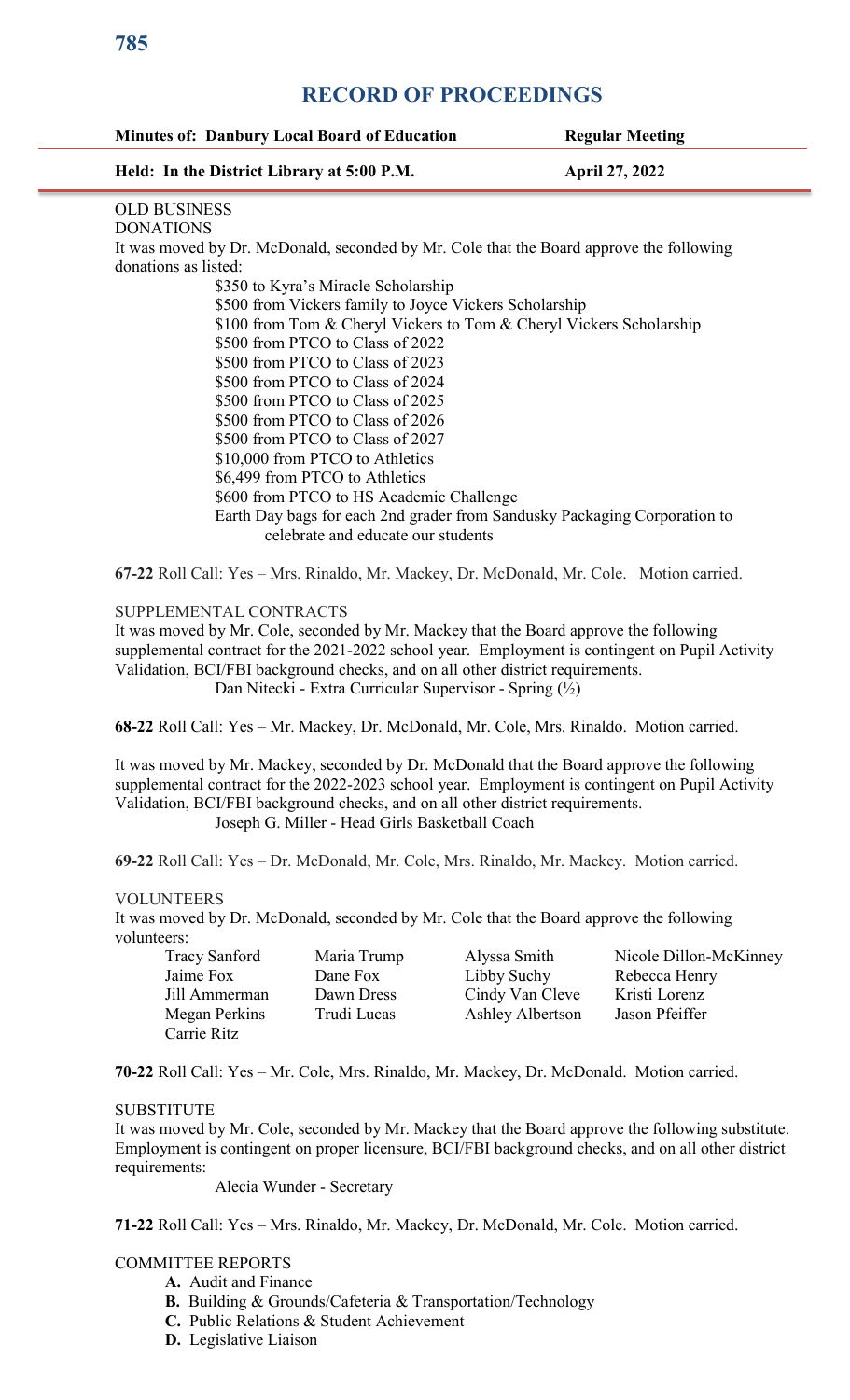| <b>Minutes of: Danbury Local Board of Education</b> | <b>Regular Meeting</b> |
|-----------------------------------------------------|------------------------|
|                                                     |                        |

#### **Held: In the District Library at 5:00 P.M. April 27, 2022**

#### NEW BUSINESS

#### NON-RENEWAL OF SUPPLEMENTAL CONTRACTS

It was moved by Mr. Mackey, seconded by Dr. McDonald that the Board non-renew all supplemental contracts which were issued for the 2021-2022 school year, effective at the end of the school year. Qualified certificated staff will be rehired first, then qualified non-certificated individuals at future Board meetings.

**72-22** Roll Call: Yes – Mr. Mackey, Dr. McDonald, Mr. Cole, Mrs. Rinaldo. Motion carried.

#### CERTIFIED STAFF CONTRACTS

It was moved by Dr. McDonald, seconded by Mr. Cole that the Board approve the following contracts for certified staff members as listed:

| One Year              |
|-----------------------|
| Shelby Klima          |
| Paige Raybuck         |
| Jennifer Steinbrick   |
| Amanda Sołkiewicz     |
| Kelly (Spencer) Wolfe |

Ashley Knight

<u>Two Year</u><br> **Cone Three Year**<br> **Cone Three Year**<br> **Cone Three Year**<br> **Cone Three Year Erin Lavelle** Thomas deHaas Stefini Gregus Meghan Drown Kayle Stover Jessica Yount Amy Schulte

**73-22** Roll Call: Yes – Dr. McDonald, Mr. Cole, Mrs. Rinaldo, Mr. Mackey. Motion carried.

#### NON-CERTIFIED STAFF CONTRACTS

It was moved by Mr. Cole, seconded by Mr. Mackey that the Board approve the following noncertified contracts as listed:

 Tyler Dray Melissa Marotta Treena Torres Michael Ward

One Year Two Year Continuing Contract

**74-22** Roll Call: Yes – Mr. Cole, Mrs. Rinaldo, Mr. Mackey, Dr. McDonald. Motion carried.

### HIGH SCHOOL AND MIDDLE SCHOOL SPORTS

It was moved by Mr. Mackey, seconded by Dr. McDonald that the Board approve the following sports programs for the 2022-2023 school year:

| Football        | Volleyball  | Boys and Girls Golf     | Boys and Girls Cross Country |
|-----------------|-------------|-------------------------|------------------------------|
| <b>Baseball</b> | Softball    | Boys and Girls Track    | Boys and Girls Basketball    |
| Cheerleading    | Club Skiing | Boys and Girls Swimming |                              |

**75-22** Roll Call: Yes – Mrs. Rinaldo, Mr. Mackey, Dr. McDonald, Mr. Cole. Motion carried.

#### SCHOOL ACCIDENT INSURANCE

It was moved by Dr. McDonald, seconded by Mr. Cole that the Board approve Guarantee Trust Life Insurance Company as school accident insurance provider for the 2022-2023 school year.

**76-22** Roll Call: Yes – Mr. Mackey, Dr. McDonald, Mr. Cole, Mrs. Rinaldo. Motion carried.

#### NORTH POINT ESC SHARED SERVICES CONTRACT

It was moved by Mr. Cole, seconded by Mr. Mackey that the Board approve the North Point ESC Shared Services contract for the 2022-2023 school year.

**77-22** Roll Call: Yes – Dr. McDonald, Mr. Cole, Mrs. Rinaldo, Mr. Mackey. Motion carried.

NORTH POINT ESC DEVELOPMENTAL DISABILITIES PROGRAM CONTRACT It was moved by Mr. Mackey, seconded by Dr. McDonald that the Board approve the North Point ESC Developmental Disabilities Program Contract for the 2022-2023 school year.

**78-22** Roll Call: Yes – Mr. Cole, Mrs. Rinaldo, Mr. Mackey, Dr. McDonald. Motion carried.